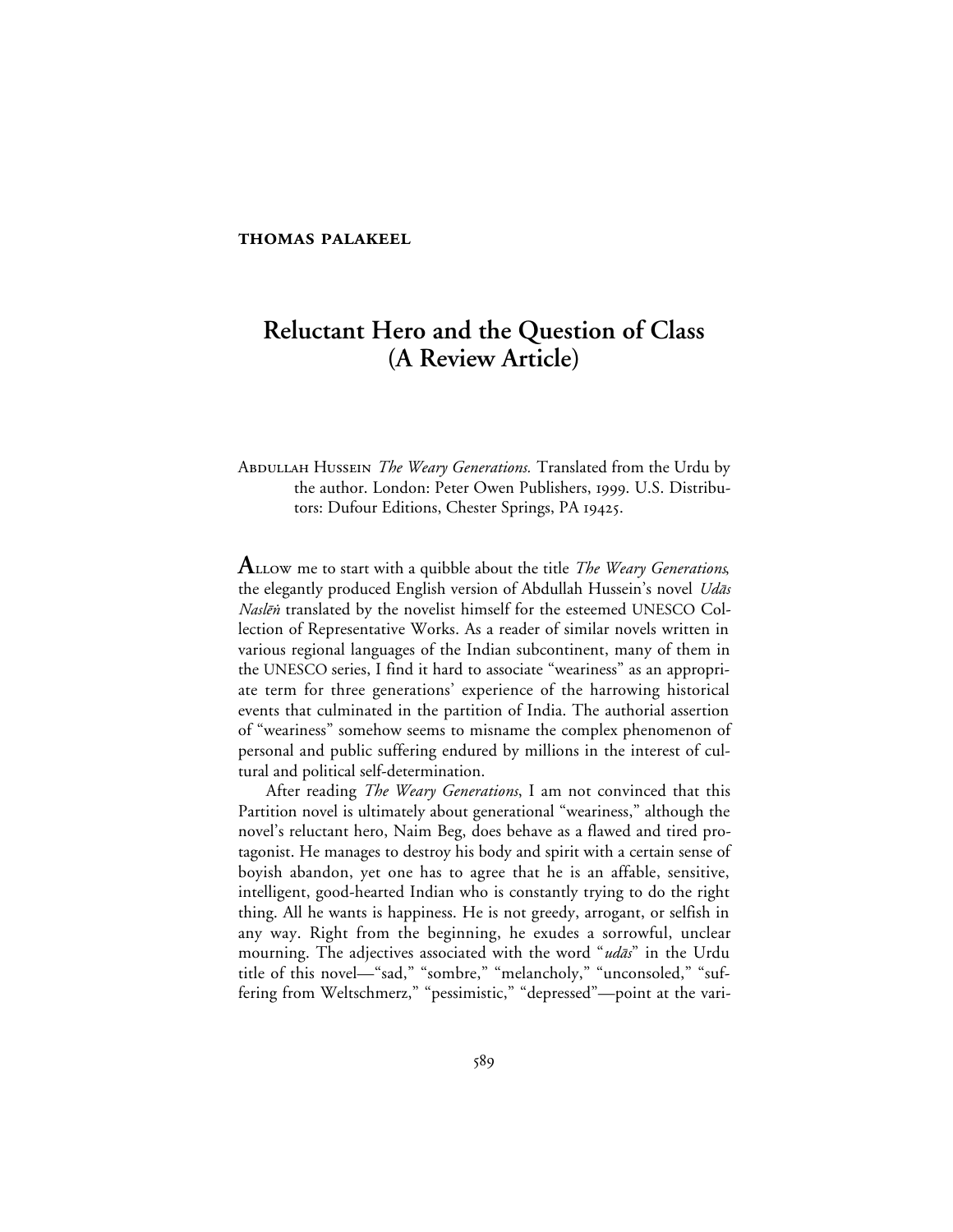ous degrees of personal suffering that define the reluctant hero of this novel, although I doubt the same terms apply to the "generations" mentioned in the English title.

Naim Beg is an incorrigible idealist. One keeps wondering whether his sorrow has to do with some dark knowledge about the futility of his idealism, a deep dread of failure, especially given the magnitude of the problems at hand. No wonder he is tired and worn out even before the advent of his middle age. Placed in the context of the British Raj and its ideological pressures on a maturing Indian mind, Naim reminds me of Ashis Nandy's description of the Boy Scout training. "Scouting was a form of social hygiene established to counter the threat of English national decadence and lack of enthusiasm for the Empire." Naim's transition from the crude peasant boy into the polished, eager scout takes place in Calcutta, tantalizingly off the stage.

Much of the novel shows a boy-scoutish Naim Beg being swept away by larger forces, which leave him helpless in a world suddenly overrun by people who are full of "passionate intensity" as W. B. Yeats puts it. *The Weary Generations* depicts the many personal and political dilemmas Naim faces, although he never confronts the crude mobs. Even when he is pushed into the middle of mob action, he retreats, for he is too decent a fellow, polished and much admired. Inevitably, the civilized hero's responses to the challenges are ambiguous, and fated to be so because of the way the novelist positions him as a bridge between the old feudal aristocracy and peasantry. The opening epigram of the novel quoted from The Book of Isaiah hints at the overwhelming sense of terror in his heart, or more aptly, in the narrator's heart: "And [the people] shall look into the earth; and behold trouble and darkness: dimness of anguish; and they shall be driven to darkness." In some ways, this epigram may be more indicative of the mood of the general public, not Naim's. He is the one character in the novel who has been imagined and shaped in opposition to the public, one who is capable of beholding "trouble and darkness" and yet morally prepared to face the firing squad, boldly, so that the people shall not be "driven to darkness." In other words, throughout the novel Naim Beg is constantly pulled away by some invisible hand, frustrating his personal sense of honor and duty, leaving him at the end of the novel as an unnerved, unfulfilled hero.

 $\overline{\phantom{a}}$ *The Savage Freud and Other Essays on Possible and Retrievable Selves* (Princeton, NJ: Princeton University Press, 1995), p. 168.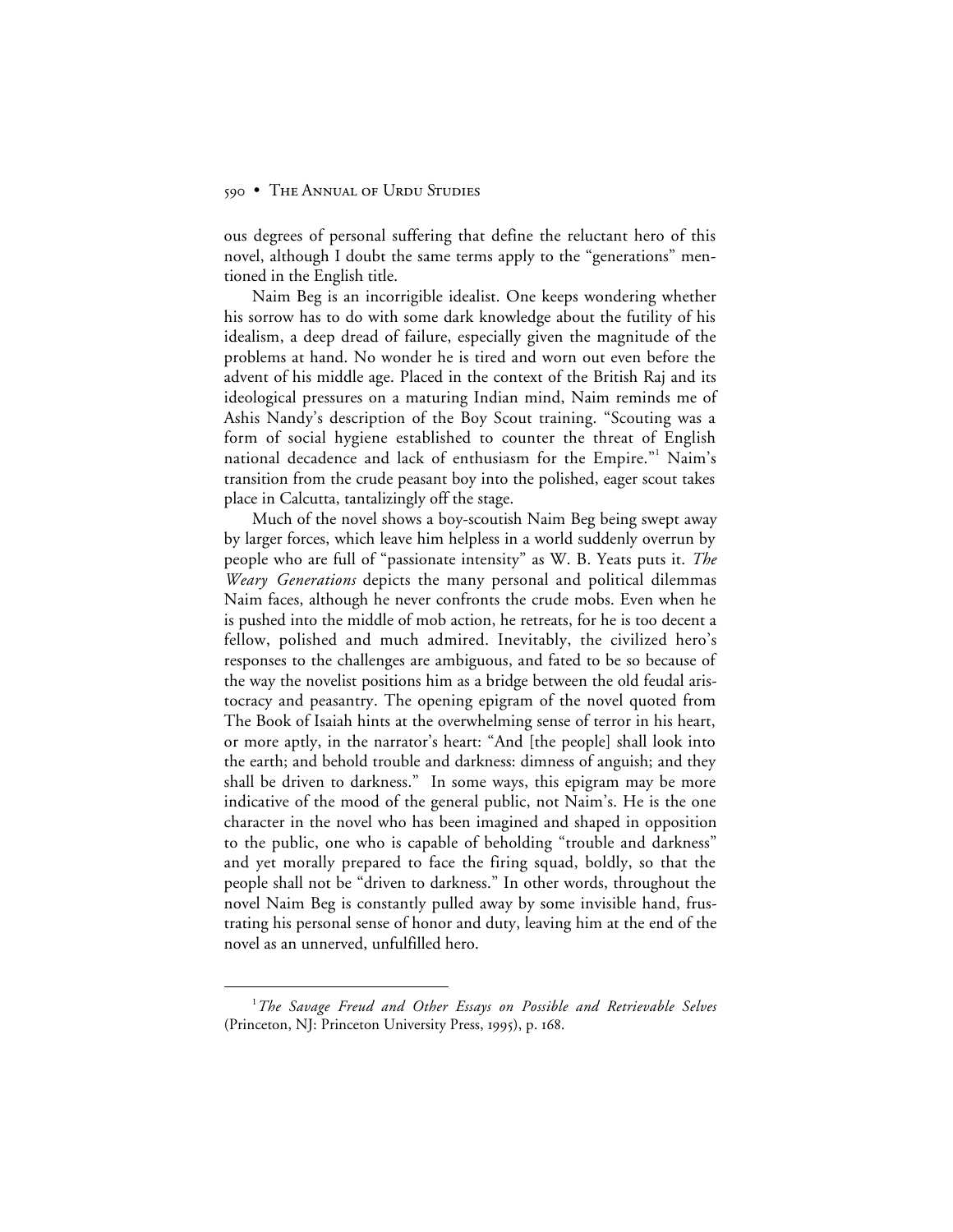What unnerves Naim Beg? My reading is that it has something to do with the question of class identity.

Although this accomplished historical narrative is interspersed with great lyrical outbursts and powerful descriptions of domestic and public experience, they all come filtered through a certain set of ideologies of history, politics, social and economic change that could be called "middle-class values." Middle-class values constrain the hero, rarely allowing him to grow freely as a character even within his own ideological parameters. He is often forced to live his life denying his true class affiliations, at times hiding behind a peasant masquerade, but always straitjacketed by family history and English education, not to mention an ubiquitous sense of feudal allegiance, old and new.

Naim the hero fits the mold that Georg Lukacs sees in the heroes of historical novels like Ivanhoe and Waverly: "He [the hero] generally possesses a certain, though never outstanding, degree of practical intelligence, a certain moral fortitude and decency which even rises to a capacity for self-sacrifice, but which never grows into a sweeping human passion."<sup>2</sup> In the context of Walter Scott's historical novels, Lukacs further describes the heroes of typical historical novels: "They are unsurpassed in their portrayal of the decent and attractive as well as narrow-minded features of the English 'middle classes."<sup>3</sup> Naim is such a hero, a victim of class, who is also an apologist for class; hardly a rebel, he is seldom willing to confront the institutions he is clearly capable of confronting. To get around the difficult structures of class, the novelist has invented a rather elastic plot that enables the hero to move between the peasantry and the aristocracy.

Truly, Naim is neither a peasant nor an aristocrat. He is part of a new breed in pre-Partition India—he is a member of the nascent "middle class," a status he gains through English education, urban upbringing, and military service, and of course, through his personal experiences of rejection by the feudal aristocracy he respects instinctively. If the hero had been permitted to behave more openly as a member of any one of the three classes, I doubt he would have cut such a sorry figure at the end. Certainly, he would not have been "weary" on account of his brave deeds in the name of harmony and freedom. As I rethink my reading of this

 $\overline{a}$ *The Historical Novel*; tr. from the German by Hannah and Stanley Mitchell (Lincoln and London: University of Nebraska Press, 1983), p. 33.

<sup>&</sup>lt;sup>3</sup>Ibid., p. 35.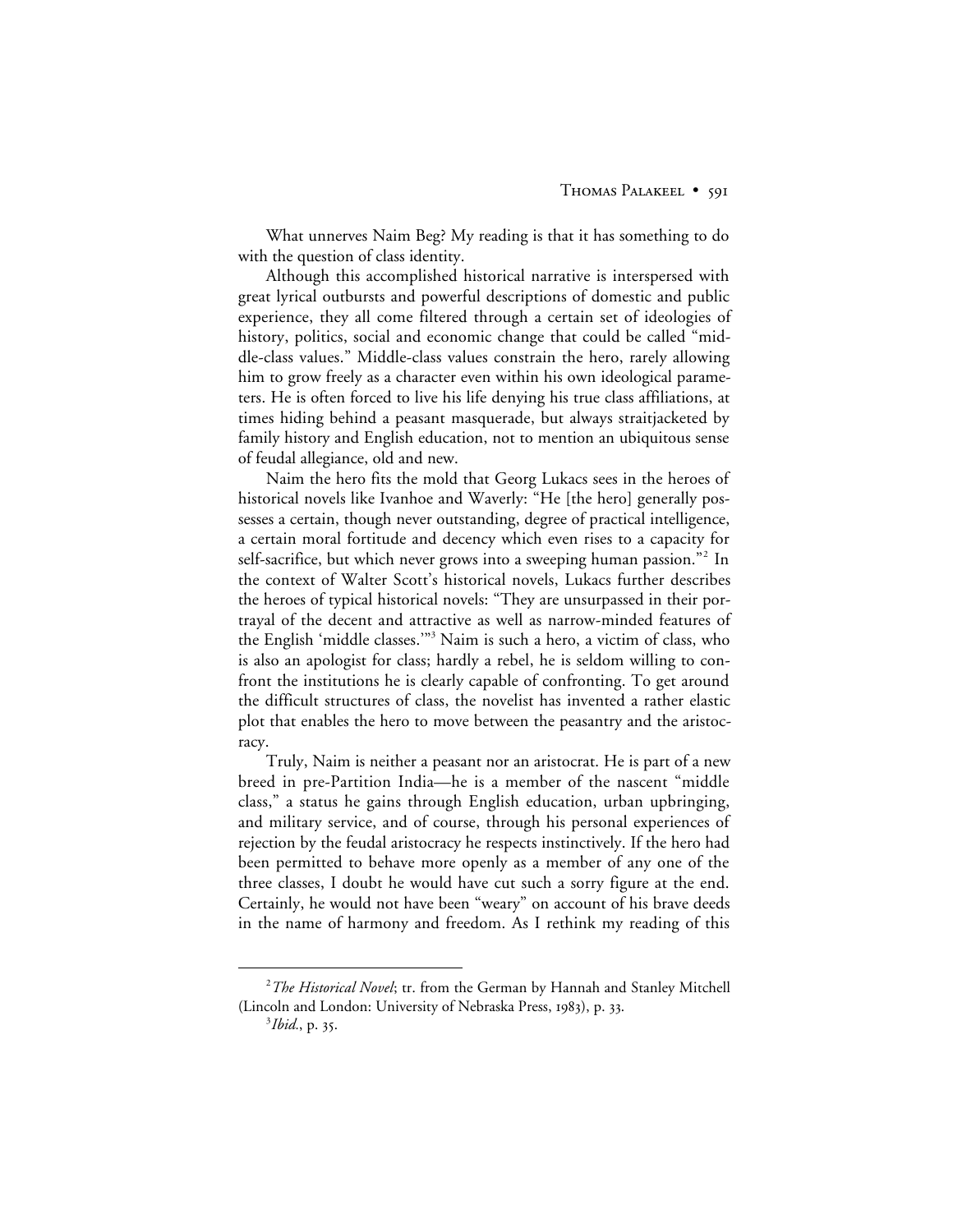novel, I even wonder whether the term "weariness" isn't a fig leaf for covering up the narrator's ambiguous, unresolved attitudes toward his class status, and to some of the difficult questions raised in this novel, questions of history, the politics of freedom, the violence that accompanied Partition, and the postcolonial nationalisms of the two decades that followed. (*Udās Naslēn* was published in 1963, and, not unlike many intellectuals of the period, the novelist himself moved to England in  $1967$ .)

Early in the novel, we are given a clear picture of feudal allegiances that will control the protagonist's actions at every step. Right at the start, with only gentle doses of uncritical humor, the narrator offers the originary myths about the establishment of Roshan Mahal, the feudal headquarters located in Delhi that exerts much invisible power in the distant wheat fields of Roshan Pur. The original Roshan Agha was a "Middle Pass" and a clerk at the collector's office, clearly an individual who was already a beneficiary of the imperial establishment and its values. The clerk lived in an inner *mohalla* of the old city with his mother, a wife and infant son when good fortune fell on them in the form of "the Mutiny." A British officer who was severely wounded by half a dozen Indian sipahis in pursuit shows up near the clerk's dwelling and he manages to save the Englishman's life, not knowing that the officer was actually a member of British aristocracy. This bold act in the service of his masters earns him quick induction into the Indian aristocracy. In return for his services to one aristocracy, the clerk is granted a seventy-two hour window of opportunity to round up as much land as he wants. In order to maximize his claim, the clerk borrows a horse and a jar of honey from a neighbor, and the lucky native traverses the wilderness holding aloft the honey jar, marking out his territory, the way a wolf marks out its territory with urine. The trickling jar of honey, drop by drop establishes the new *zamin*, although the irony of the mythology is hard to miss, especially if one has read Tolstoy's story "How Much Land Does a Man Need?" What is missing here is a hint about the real story of claiming the land and the true nature of the seventy-two hour window of opportunity a native gets to amass so much wealth under imperialist watch, all ten thousand acres of it!

The protagonist's family story is inextricably linked to the originary myths about Roshan Mahal. There is also Roshan Agha's big house in Roshan Pur. The only other brick house in Roshan Pur belongs to Mirza Mohammed Beg, the last of a family of Mughals, from whom Roshan Ali borrowed the money and the horse, to whom Roshan Agha also transferred five hundred acres of the land he claimed. Some say it was because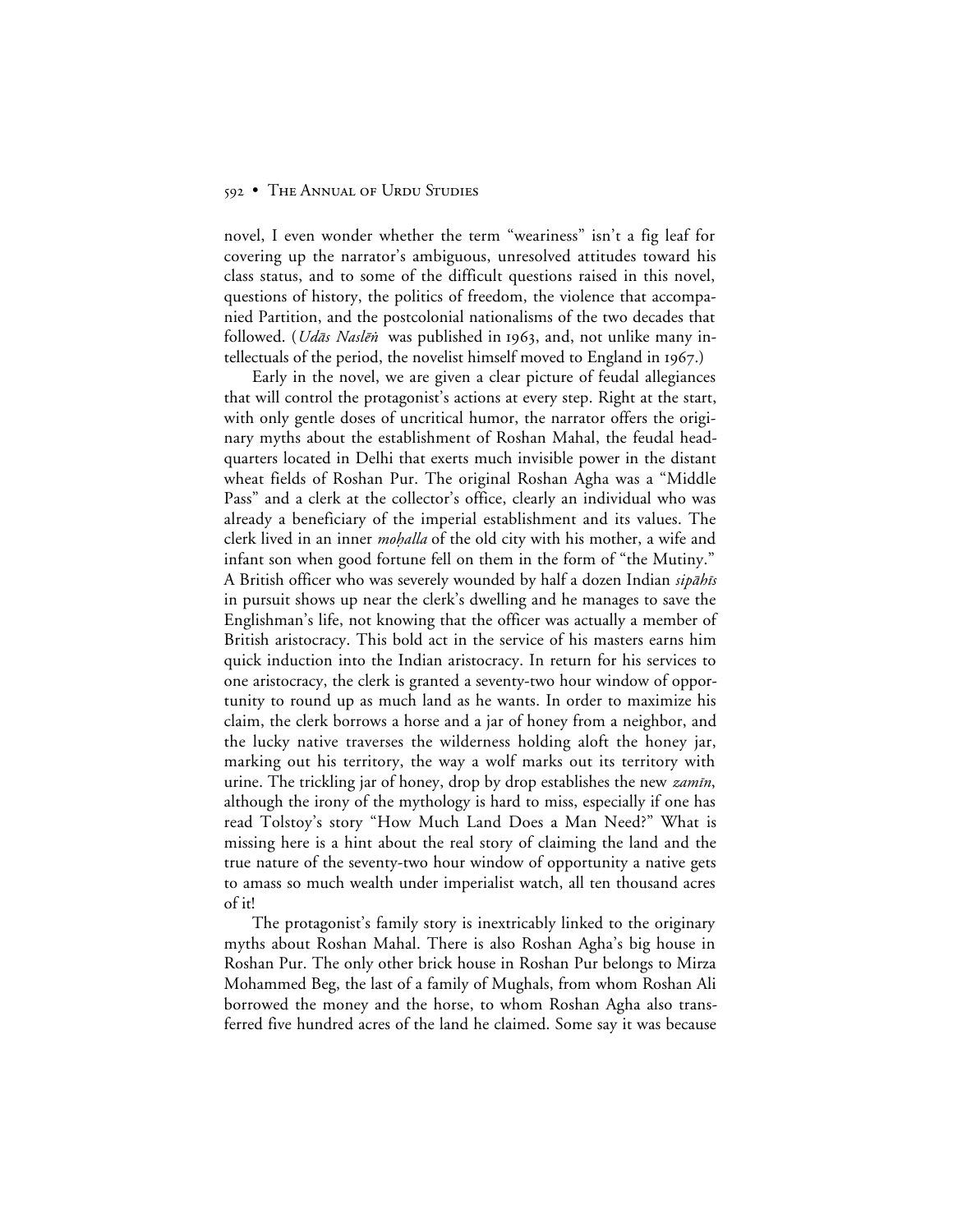Roshan Ali was an admirer of his neighbor's wife and that Mirza Mohammed Beg's son was a product of this attraction.

To this mythical tidbit, the narrator adds,

But the very nature of rumor is wild, stretching itself to say even that Roshan Agha's only child, … who had pale eyes and a fair complexion, had come to be as a result of a tryst between Roshan Agha's beautiful wife and the very same Captain Johnson, later Colonel, whose life was saved by Roshan Agha and who became friends with his benefactor, coming to visit and stay, so far from England. (p.18)

Perhaps, the true story of the clerk's new riches lies in the literal and figurative alliances with the representatives of British colonialism, but when it comes to such matters, the novelist resorts to summary and reportage.

About the mythology of the *zamīn*, the narrator says that

[r]egardless of the implausibilities of the story, it was considered of no consequence to doubt the veracity of the story, for there was the solid evidence of a landmass of ten thousand acres, now irrigated by the cutting of a canal from the river and covered with living crops, sustaining some hundreds of human and animal lives for all to see.  $(p. 17)$ 

As a reader, I find myself wondering about the true story of aggression behind the "cold evidence." Except for a few spotty anecdotes about the cruelty of the *zamīndārī* system, the bulk of the novel presents a rather benign picture of the big house, almost to the point of celebrating their indulgences at times. Soon after setting up the creation mythology of Roshan Pur, the narrator repositions the narrative thus:

Roshan Pur has a central position in this story; for the first few days, however, our narrative takes us to Delhi, the capital city of the Indian Empire, where, the old Roshan Agha having died recently in his eightysixth year, the title was going to be transferred to his son, Nawab Ghulam Moheyyeddin Roshan Ali Khan. These were also the days when the struggle for the political independence of India had begun to take shape.  $(p. 20)$ 

From a writerly perspective, I thought it would have been more convincing if there was yet another generation of aristocrats in between to solidify the myth, and more importantly, to consolidate the wealth and power gathered in the guise of imperial benevolence. By allowing the first Roshan Agha to live eighty-five years, the novelist misses out on a won-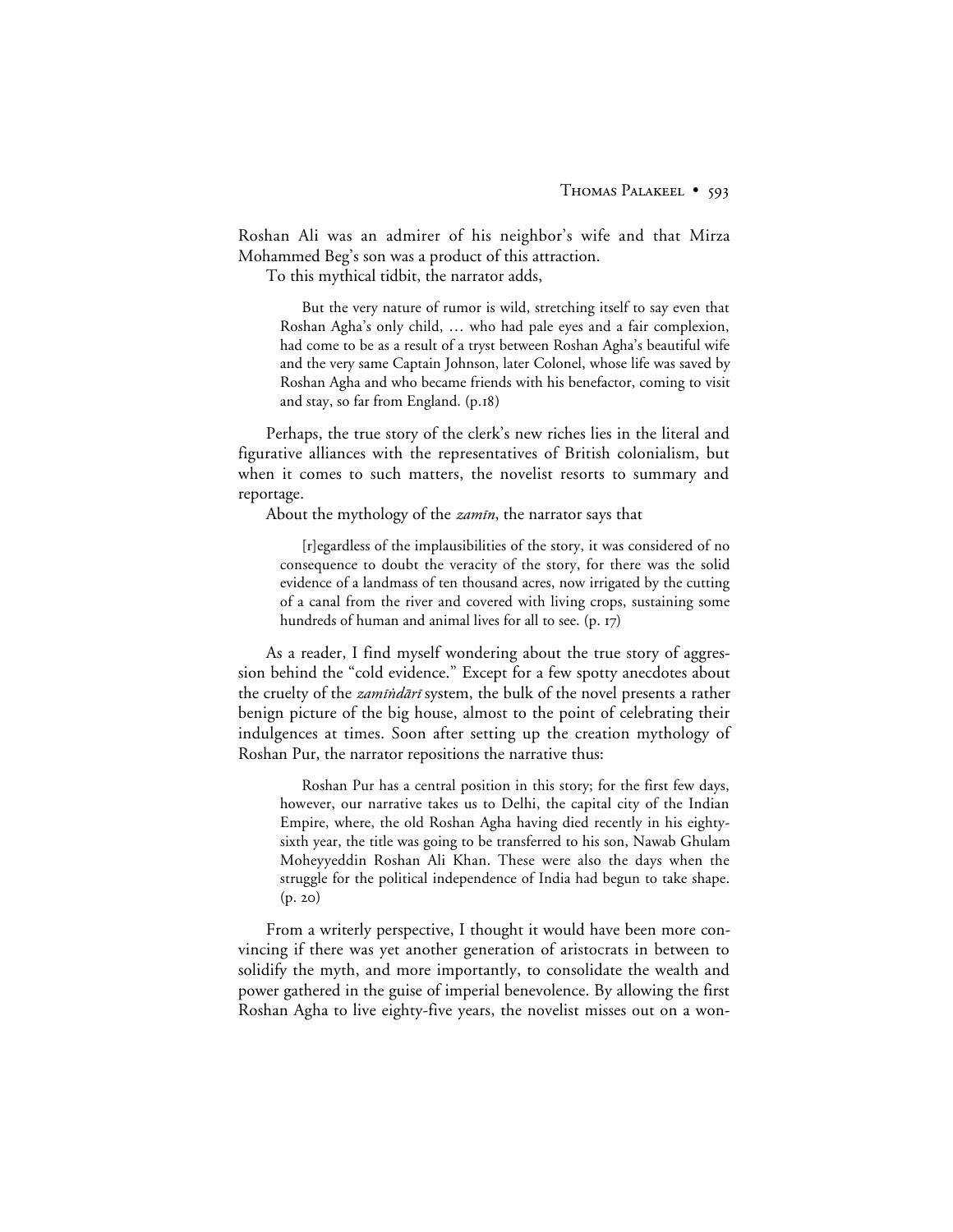derful opportunity to create a far more textured narrative. Similarly, yet another generation of Begs maneuvering in the shadows of the new aristocracy would have helped this novel enormously, particularly in terms of how these factors come to play in the independence movement and the Partition.

Besides, the hero's father, Niaz Beg, as presented in the novel, is unconvincing as someone who has gone to prison for twelve years on account of such a potentially loaded hobby, gun-making. Equally unconvincing are Ayaz Beg's claims about his brother's "art" and that he never made bullets. Also, this important anecdote that accounts for Naim's departure from the village is rushed through as if the novelist is afraid of handling the topic. Had there been yet another generation of Aghas and Begs dramatizing the turn-of-the-century social and political transitions, it would have acted as a buffer zone separating the generation of myth and legend from the generation that will collide head-on with the forces unleashed by European imperialism.

Indeed, the beautifully crafted early sections of the novel lure the reader into the pre-Partition culture of the upper class. We see Gopalakrishna Gokhle and Annie Besant at a party to celebrate the "coronation" of the second Roshan Agha. It is at this party, the young Naim, unfazed by the intimidating atmosphere of the feudal and colonial élite, blunders into mentioning the name of Tilak, the extremist counterpart of the moderate Gokhle, who hobnobs with the glitterati while Tilak languishes in jail. The event becomes a trajectory for the novel's main political theme and it is also Naim's own rite of passage. Of particular interest is the great scene at the end of the "coronation" party, right after Naim's precocious and dangerous chatter about Tilak. Naim Beg informs his uncle that Roshan Agha's daughter Azra has invited him to a party. Still angry with his nephew and protégé, Ayaz Beg replies,

"You weren't taken there to deliver a speech. You well know that even a mention of Tilak is tantamount to terrorism. Had we not been in Roshan Mahal the matter wouldn't end there. You could possibly be arrested."  $(p. 36)$ 

After a long silence, Ayaz Beg tells him, "Our family has been destroyed just because of such things. I took you away—educated you, put my life's ambition in you-" (p. 36)

Throughout the novel Naim keeps reminding himself of the many sorrows and humiliations of his family, the many wrongs that he wishes to right. Though he is helpless, we see him searching, struggling, failing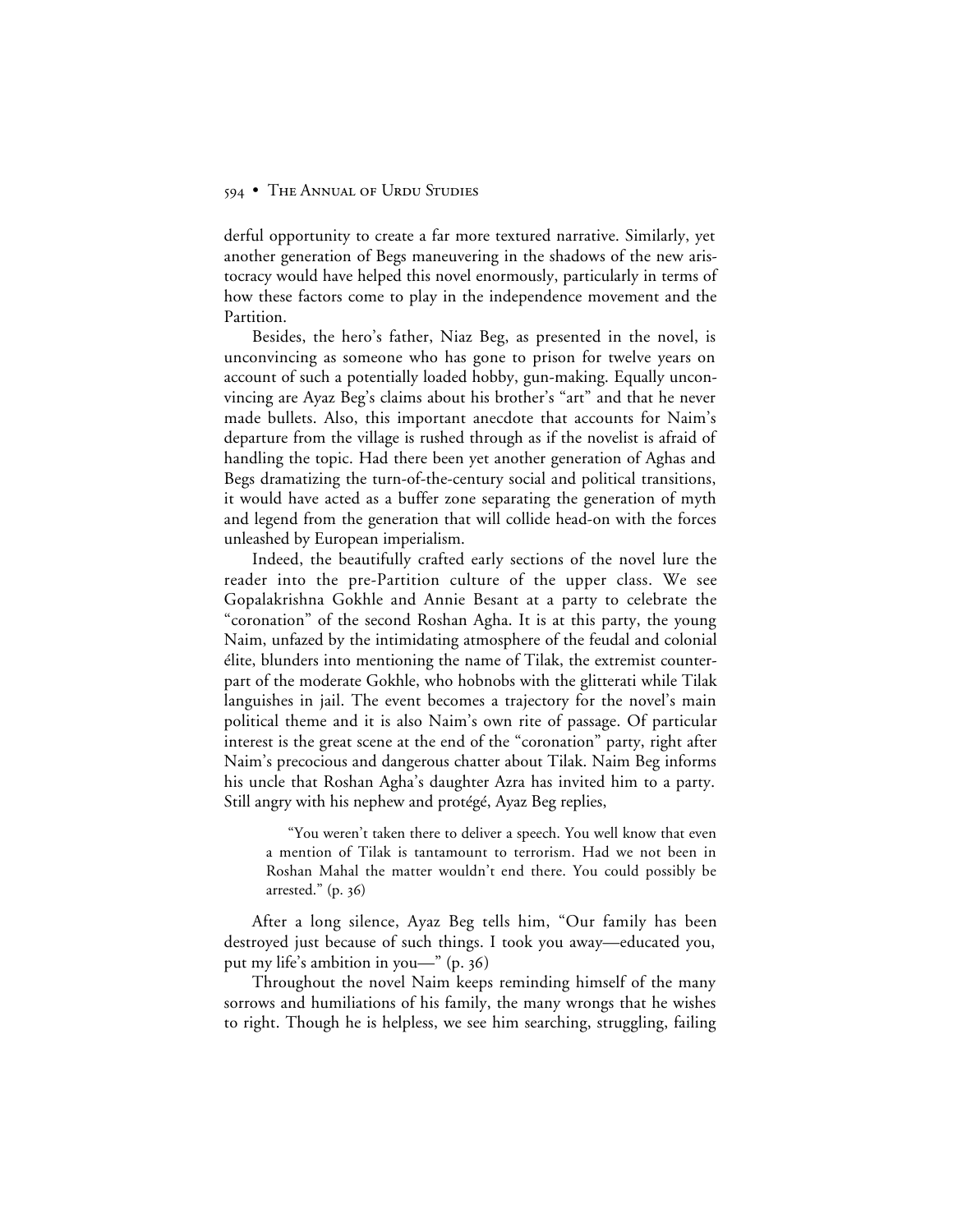#### THOMAS PALAKEEL • 595

repeatedly, yet again and again raising himself from his constricting environments, eager to live meaningfully, for himself and for others. But, his suffering hardly brings about much happiness for anyone, and one has to agree that Naim Beg doesn't really grow up during the course of this novel. This is a serious fault, given the expectations the novel raises early on when he boldly invokes Tilak at the party, in the presence of Annie Besant, Gokhle, and several members of the local élite, pardēsī and dēsī.

Another missed opportunity in the first section has to do with Naim's train journey to Roshan Pur which is presented with the aura of yet another originary legend. We expect nothing short of the protagonist's political coming of age. The event on the train, also clearly reminds of the formative experience Mohandas Gandhi had as a young lawyer in South Africa when he was kicked and thrashed and promptly ousted from the first class compartment he had paid for. In a similar vein, Naim witnesses a white man kicking a peasant, bent on evicting the poor old man from the compartment, even as the poor man begs for the sahib's mercy. When the train reaches the next station, the poor peasant falls to the floor, lifeless. Seeing the two constables arrive on the scene, a naïve Naim tells an onlooker that the white man would be charged for the act, which of course elicits a caustic remark from the onlooker. About this incident, the narrator tells us that it was significant for Naim, but we hardly get to know why and how, given the fact that he would soon go forward and join the white man's army to fight the white man's enemies.

The narrative power of several early sections promises a certain historical seriousness in the rest of the novel, but somehow the solemn energy created at the start dissipates as the novel meanders through Naim's tentative acts before and after the war. Here, instead of playing up the emotional trauma of confronting the horror of class, the novelist brings him to Roshan Pur and tries to transform him into a peasant like his father. Even at the warfront, what does he really learn? Perhaps his acknowledgement that he is a coward points at the futility of this adventure, undertaken voluntarily. Naim didn't have to go to war, whereas his companions, including the crudely portrayed Mahinder Singh had no choice.

Scenes of Naim's homecoming from Calcutta and the chapters dealing with his brief stay with the family, helping in the fields before going away to the war, also come off as problematic. Naim never quite behaves as Niaz's son, nor does Niaz Beg appear convincing as the hero's father, given the details we already know about his prohibitive hobby and the twelve year incarceration he earned for his pointless art. It is possible that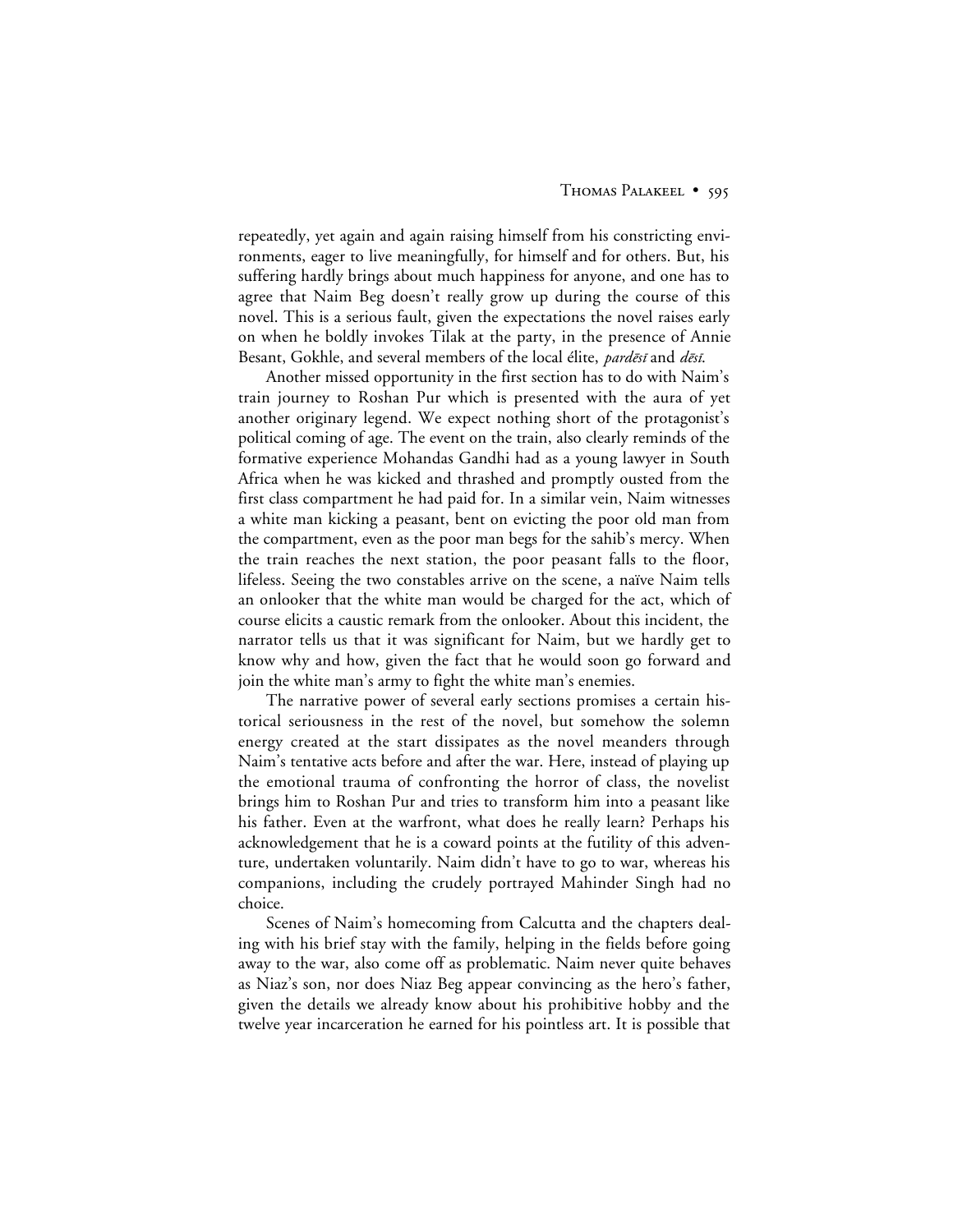the long prison life made him crude and uncultured, for until we pass the old man's death scene where he grabs his younger wife's crotch and departs from this world clutching her pubic hair, we are in the presence of a raw individual. On the other hand, everything we learn about him from others presents the picture of Niaz Beg as a veritable genius. An artist of the gun! My expectations were so high, I hardly recognized the man when I first encountered him in the novel. Our prior knowledge of Niaz and the whole family's tradition comes into conflict with the actual scenes about the mean, ill-tempered, foul-mouthed sharecropper with two feisty wives. Not that the characterization is unusual given the manners of his women, the Sikh farmers, the Hindu Udās munshī, and the kammī servant. Nearly everyone except the aristocrats are drawn with a harshness that doesn't ring true to my experience of human beings in rural India, but I suspect this is how the aristocracy is likely to view the lives of ordinary people! As I see it, the real problem here is the narrator's derogatory attitude toward the peasants in contrast to Naim who is romanticized as a sensitive, unblemished pastoral hero who has come into the paradise of Roshan Pur.

There is one episode in the novel I must discuss in some detail. Here is the passage involving the Sikh's revenge upon some unidentified intruders present in their field following a dispute over water rights. Someone comes and whispers in their ears that their cousin was murdered. Next moment, a gang of Sikh men and their women set out, armed with axes and lances. They ask Naim. "Are you coming? Our friends come with us for revenge." Mahinder Singh adds, "Unless they are cowards" (p. 74). Hearing this, Naim joins them! (I suppose it is against the Boy Scout's code of conduct to rupture friendship!) Soon, they spot three people sleeping by the canal. The men approach them while the women stay back, behind a tree.

About the massacre that follows the narrator says, rather calmly:

It was quick, the whole thing over within a few minutes. They flung the quilts off the sleeping men with their lances and sank the blades into their chests. Juginder Singh grabbed a sword and cut off their heads with a single lightning blow to each of them. They died without a sound. The women came up. Juginder Singh took an axe from a basket, chopped up the bodies into small pieces and threw them in the canal. The women scraped off the bloodied earth, filling the baskets with it and emptying them in the canal.  $(p. 75)$ 

Don't forget that our hero, Naim Beg, is present on the scene, yet we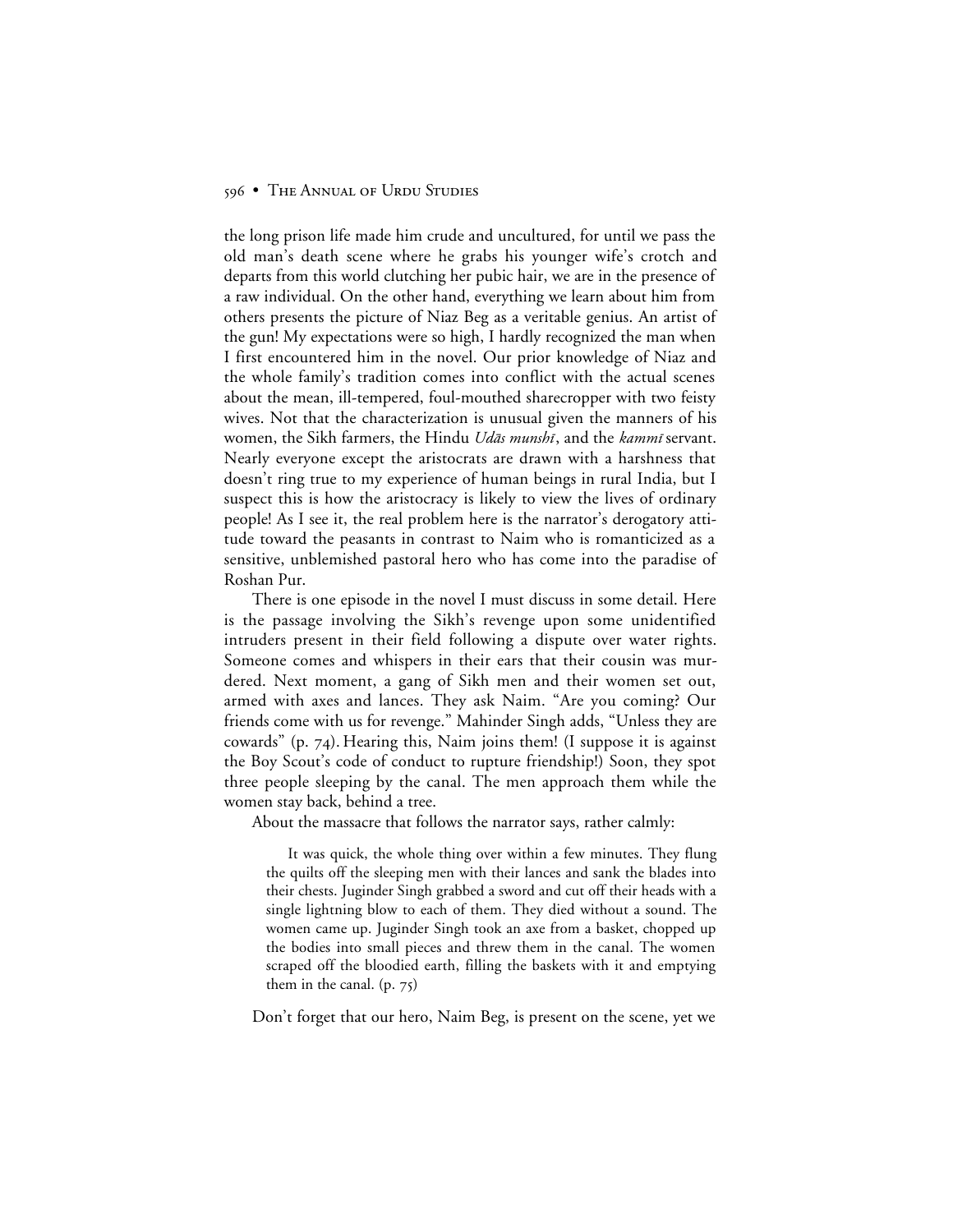hardly get a thinking man's response to the ruthless killings. This is how the hero who is preparing to embody the strivings of an entire subcontinent in the course of the novel reacts: "Naim had gone off in the middle of *all this* [italics mine] to stand by the bank of the canal. A cold shiver had spread over his body"  $(p. 75)$ .

A cold shiver indeed. Also, I doubt there is any basis for such descriptions of peasant life, other than some aristocratic bias, some subtle feudal perspective of the narrator who is largely uncritical when it comes to depictions of Roshan Agha, Anees, and others associated with the big house and the big city. Of course, one can argue that Roshan Agha and company can afford to have better manners even when they are perpetrators of a massive system of injustice, but can the narrator of a modern novel afford to be so uncritical in its representations? If the narrator is evenhanded, we can overlook excessive harshness of description, but when it comes to the scenes involving Roshan Mahal, they are offered to the readers as celebrations, with limited sense of irony. Only in the final section of the novel when the Agha and his family pack up for Pakistan do we see some irony, some chastisement of the aristocractic hypocrisies.

As already pointed out, Naim's career of suffering begins too early in his life, and in some ways, he grows up prematurely. Toward the end of the novel, he tells Anees Rahman that he had never been young! True, when he returned from World War I, the only one out of dozens from his village the British had rounded up to fight their war, Naim Beg was still a youth. (Naim in fact volunteered, prompted by some mysterious compulsion, although we are made to think of him as politically conscious young man!) On his return, the war hero was honored with a medal for bravery and rewarded with 10 acres of land, which his father uses to re-establish the class status the Begs possessed before the family's downfall and the loss of their 500 acres. If we didn't pay close attention we might even miss an important detail, a unique mark of the war upon our hero—a hand not his own, a hand made by an enemy craftsman. A German prisoner of war he was guarding at the camp carved a fine wooden hand in return for Naim's kindness to him! Unfortunately, the novelist pretty much abandons such a key defining mark in an individual's life in the years to come.

Apart from a few jokes later on about the wooden hand, there is little effort to metaphorize the "lost hand" or "gained hand," none of which is brought into the realm of his psychology. However, the most serious disappointment of this novel is that upon his return to the village, Naim expends quite a bit of his life by meddling in the affairs of his family. Once, he did so with disastrous consequences, pitting apart his two little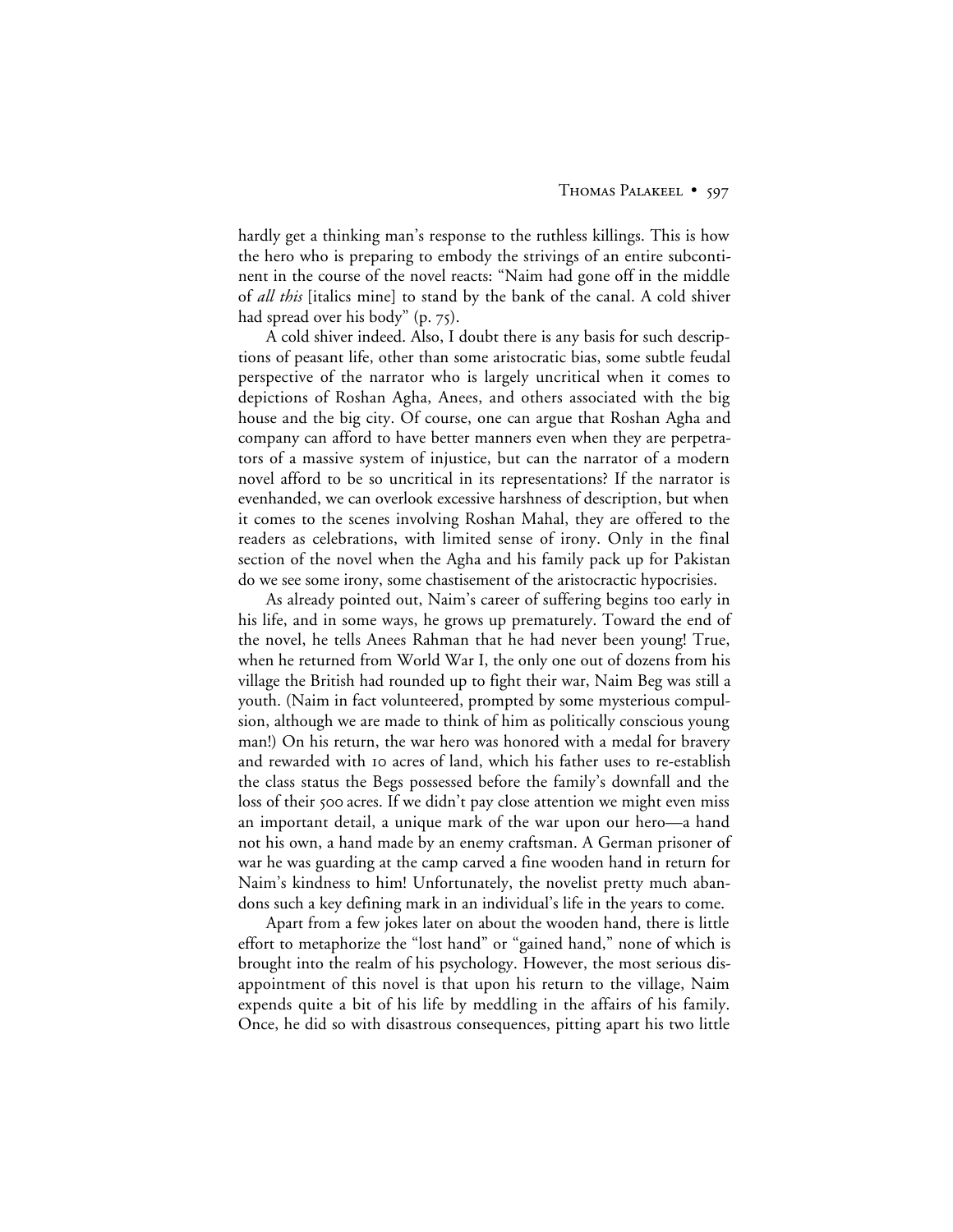brothers, Ali and Rawal, whose brotherhood is destroyed forever in the process. Reminiscent of Bhishma's acts in the Mahabharata, Naim arbitrarily promises to let Ali marry Aisha, who was actually promised to Rawal! Of course, Rawal is furious, and he nearly kills his brother and forces him out of his home and the village, not relenting even when Ali comes back years later to bury his mother.

Another important point worth noting is that no one ever questions Naim. It is as if he possesses the sacred aura of the exemplary hero. One could detect it even before Naim was honored as a war hero, even before his marriage into aristocracy; in fact, the marriage was an inevitable result of this heroic aura, merely an external affirmation of his aristocracy. As a reader I became increasingly disappointed in the hero who did not dare to question the feudal system, especially since he was presented too insistently as a rebel born to change his surroundings. Instead of imagining Naim as a hero who possessed great moral courage necessary to confront the system, throughout the novel we see him being neutralized, rendered into "an aristocrat" in a peasant household. After the war, we see Naim aimlessly shuttling between the two classes, even when he is unable to belong to either the landed aristocracy or the peasant class.

Again, the main structural problem of this novel arises out of the novelist's decision to place Naim in a limbo in between the two classes. I don't see why he can't be allowed to belong to either of the classes or in the "middle class" so that he can fully assert his independence from within a given class. By marrying Roshan Agha's daughter Azra he loses his ties to the peasantry, yet by practically abandoning her and the unattainable comforts of aristocracy, Naim also ends up forfeiting the potential strengths deriving from the certainties of his maturing self. One wonders why can't the novelist conceive the hero as a peasant who causes a groundswell among his peoples, or vice versa, as a new aristocrat who sacrifices his comforts in the interest of freedom and justice, or the "cityreturned, English educated middle-class youth" who tries to make a difference.

It might be that in order to make Naim an intelligent man, the novelist has defined his hero in opposition to the crude peasants. By the same token, in order to politicize him and to render him into an idealized hero, the novelist keeps him safe from a totally feudal identity, even though feudal vanities matter much to him. Even his marriage seems to be weakened unnecessarily because of the novelist's decision to shape him in a certain way. Perhaps, the novelist feared that too much affection and loyalty for Azra might jeopardize the hero's identity! Also, we hear much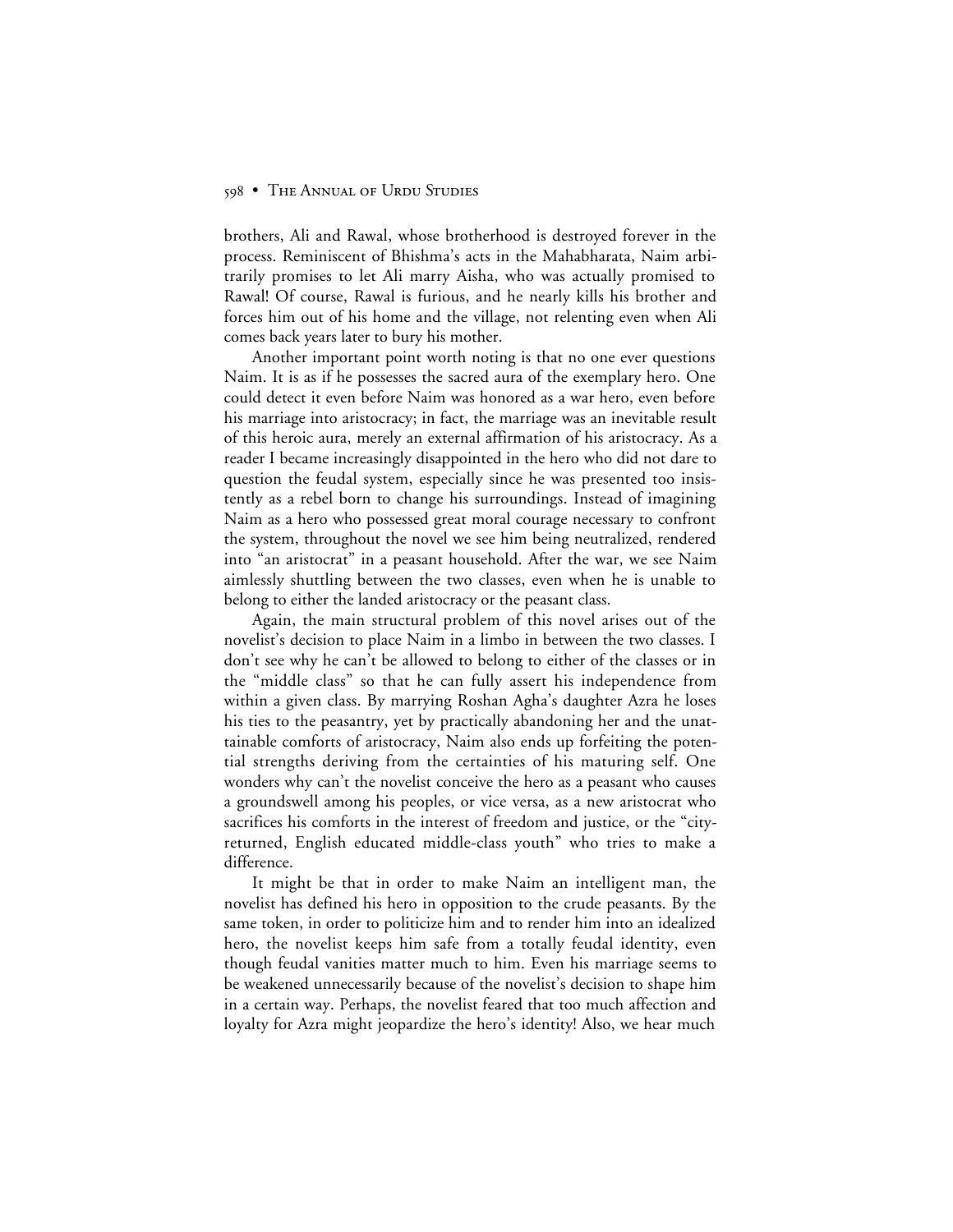about Mughal origins and the fact that the Begs were never servants. Even their misfortunes are brought about by extraordinary fates, namely for gun-making and the obsessive pursuit of a hobby. The father's misfortune makes the son an exile in Calcutta where he receives an English education and liberal views from his uncle, Ayaz Beg, who also gets precious little space in the novel.

There are some brilliant passages throughout the novel, quietly evocative, brutally accurate. One such moment is when Naim witnesses how Roshan Agha and the *munshi* torment Ahmed Din, whose son also died in the war, a war promoted by Roshan Agha himself with the promise of an additional share of grains. But at the end of the war, when Roshan Agha had purchased a Ford motorcar, the feudal lord levied a "*motorana"* (motor tax) on his sharecroppers. In the presence of Roshan Agha, his servants forcibly removed Ahmed Din's turban and pushed him down on the ground, where he was made to listen on all fours. A witness to this event, Naim, his clout considerably strengthened by his new status as an honored war veteran, says nothing.

Instead, on his way back from witnessing the scene, Naim throws a twig at the car. That's all. Soon after this event, Naim abandons the new comforts of land and home, and chooses to wage a new battle, urged on by the local schoolteacher, Hari Chand. About Roshan Agha's role in the system of oppression, Naim says,

"The Agha is not a bad man. I saw his face turn pale when the wretched old man was crawling like an animal on a leash. But what difference does it make? He won't do anything because his raj runs on such things. The whole thing is rotten." (p. 139)

As expected, Naim makes an attempt to change the "whole thing" during two short, rushed chapters, trying to explode a passenger-train. The readers are not allowed to participate in the complex intellectual processes that force him into radicalism, and consequently out of it. This is also true of his nonviolent politics toward the end of the novel. Necessarily, Naim creates his precious inner knowledge in secret, far from the probing eyes of onlookers. He plays his cards close to his heart. The unexpected marriage between Naim and Azra points at this sort of narratorial secrecy. Early on at the "coronation" party, we could see the potential for their love, but such matters are rarely allowed to grow spontaneously as part of the general progression of the novel. When they in fact marry for love, it is possible to dismiss their union, for all we see is a "daughter of privilege" having her way. With the marriage, Azra tries to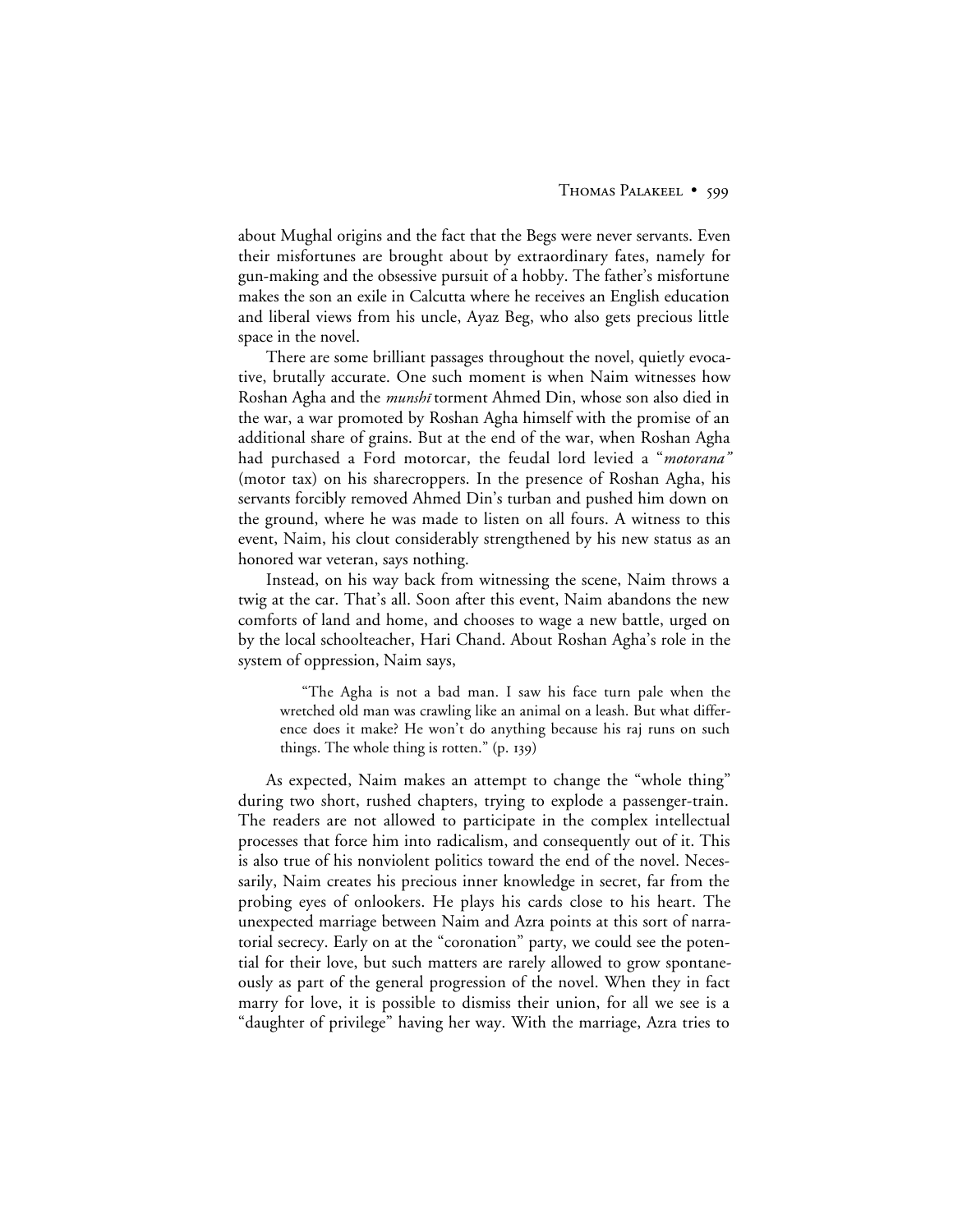bring Naim into a more public life, earning him a seat on the committee to inquire about the Jalianwala Bagh massacre. Then suddenly, the ground shifts again, arbitrarily. At a political rally, when he finds himself on a raised platform during a  $\bar{a}t^h\bar{b}$  charge, he ends up making a public speech, and of course, the British throw him in jail. At times the novelist spells out these inner crises, in rather too pedantic statements. Here is an example:

Throughout the years of his activism, Naim had been trying to instill in people a sense of their power to achieve things by a new kind of force-a force of resistance without violence. He hadn't been entirely successful in this within the national movement. At times he grew disheartened and returned to Roshan Pur to spend long periods of inactivity. But he always went back. Finally, in the middle of the monsoon season in the year 1924, he had the following experience, which drew him into a different world.  $(p. 207)$ 

The experience was going to jail for unintentional political activism and leaving the comfort of marriage and his aristocratic residence. Upon his return from jail, his health weakened, dizzied by the magnitude of events happening all around him, he goes straight to his mother's house. His little brother Ali comes to see him, eager to abandon his new career as an industrial worker. Azra herself visits Naim's house for the first time, when Naim's mother appears, the narrator doesn't forget to tell us that the old woman's smile was a "peasant's smile."

Perhaps to justify the random drift of the hero's life, and to set up a phase of sustained self-reflection, the narrator adds:

Until now, Naim's life seemed to have led him by its circumstances not from the front but from behind, like a man being pushed along in a storm by gusts of strong wind, limiting his own movements to the resistance of his limbs. (p. 281)

The self-reflection doesn't really come, although there is some halfhearted talk about religion with one Dr. Ansari, and then, Azra convinces him to move to Delhi, where she sets him up at the office of Anees Rahman at the Legislative Assembly. The two men attain an instinctive rapport with each other because Anees might very well be Naim's double. Both men are colossal failures, but they will never admit it. No matter how self-reflective they are after a lifetime of minor self-deceptions, they will blame "the weary generations," even as frenzied mobs burn, rob, and murder, fleeing east, fleeing west, not at all weary.